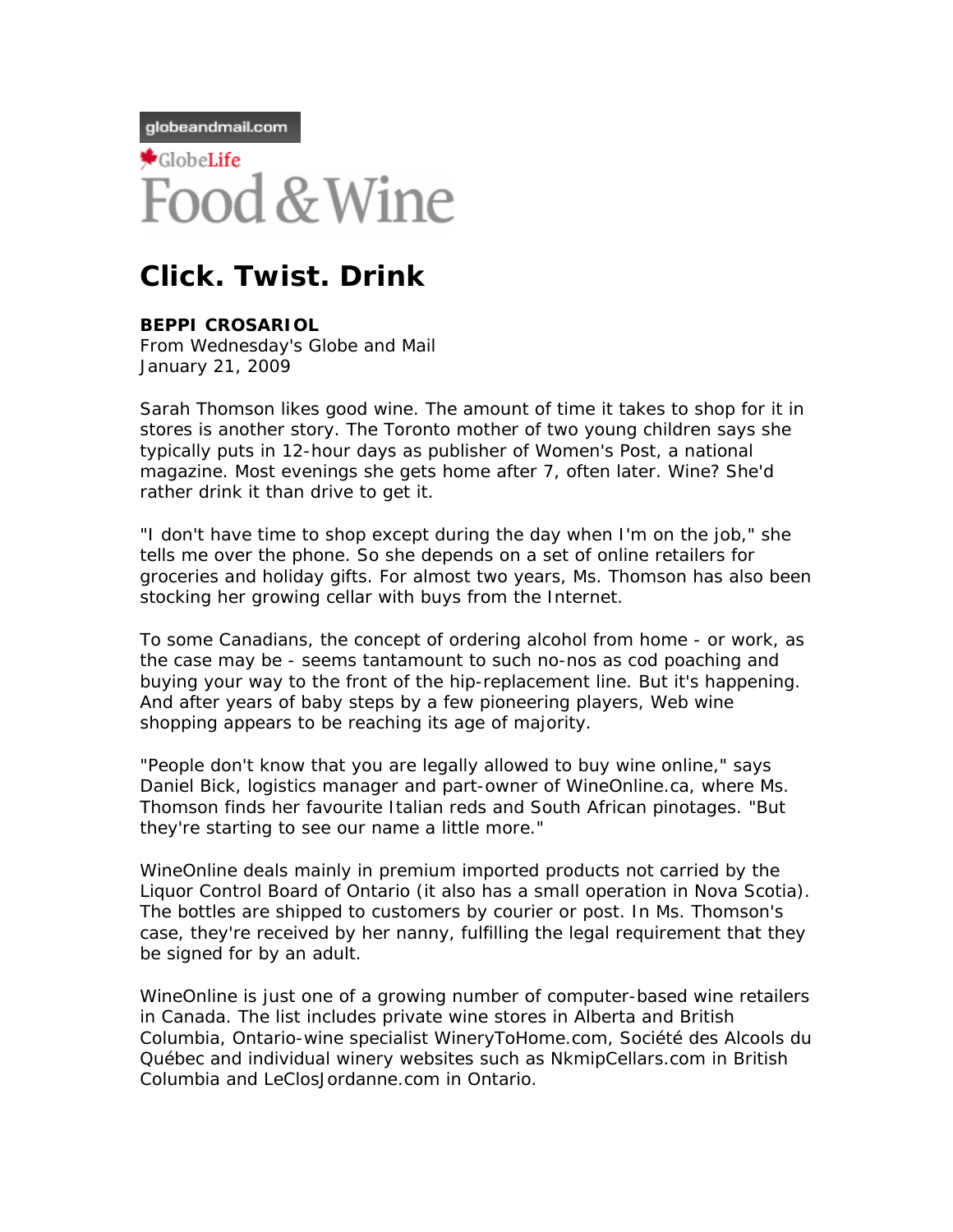And now the 800-pound gorilla has waded into the scene. This past October, the Liquor Control Board of Ontario, the country's largest wine retailer, launched http://www.VintagesShopOnline.com, a new channel for rare, premium and offbeat products.

Apart from the convenience - typically taking one to three days and adding \$7 to \$10 to the price of an order - exclusivity appears to be the big draw for most shoppers. The vast majority of wines sold over the Web in Canada are unavailable in provincial liquor stores.

Though in most provinces liquor boards maintain a near-monopoly on alcohol retailing, private online sellers have been permitted to sprout up by acting essentially as winery agents - closing the sale, as it were, between customer and liquor board. The liquor board and government still get their cuts, with a small handling fee going to the online "retailer."

One drawback in the case of imported wines in Ontario: By law, if sold directly to consumers by an online agent, they must be sold by six- or 12 bottle case, depending on how the wine was packaged for import. Only the LCBO and domestic wineries can sell one or two bottles at a time.

For domestic wine producers, the Web has become an extension of the winery boutique, where small lots of premium inventory can be dispensed to keen customers more efficiently than by scattering a few hundred bottles across hundreds of provincial liquor stores.

WineryToHome, the pioneer of independent online wine sales in the country, helps sell some of that limited and rare domestic inventory. It sells more than 400 listings from more than 40 Ontario producers. "We just facilitate the sale," says Doug Towers, a former information technology executive who founded the site in 2003.

So why not just buy direct from a winery's website or the LCBO? Because, as Mr. Towers puts it, his company helps "separate the wheat from the chaff." Every product has been sampled and endorsed by two veteran critics, Tony Aspler and David Lawrason. The pair are paid a fee by WineryToHome to sift through hundreds of selections each year and write reviews for the site. "We're a trusted, independent source," Mr. Towers says. "We don't push the product from any one winery."

The most active part of the business is the Wine of the Month Club, a subscription service delivering two new bottles a month that Mr. Towers selects from the best ratings compiled by Mr. Aspler and Mr. Lawrason. "It's always the latest, always the best, always different," he says. Also available is a rotating selection of artisanal Canadian cheeses paired to the monthly wine selections.